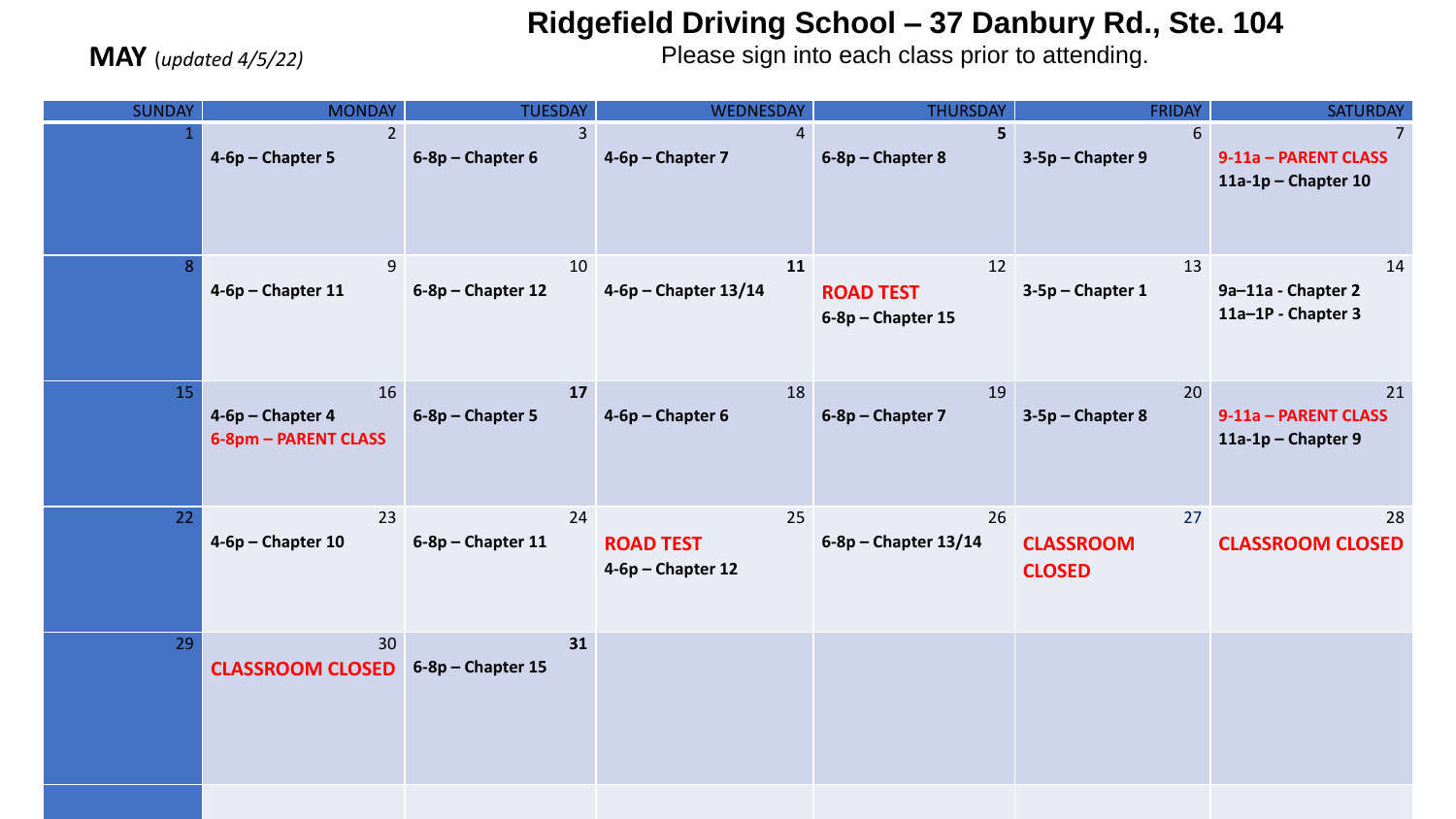## **Ridgefield Driving School – 37 Danbury Rd., Ste. 104**

Students are allowed 2 hours MAXIMUM per school day.

| <b>JUNE</b> (updated 4/5/2022) |                                                                     |                               | Students are allowed 2 hours MAXIMUM per school day. |                                     |                                    |                                                              |
|--------------------------------|---------------------------------------------------------------------|-------------------------------|------------------------------------------------------|-------------------------------------|------------------------------------|--------------------------------------------------------------|
| SUNDAY1                        | <b>MONDAY</b>                                                       | <b>TUESDAY</b>                | <b>WEDNESDAY</b>                                     | <b>THURSDAY</b>                     | <b>FRIDAY</b>                      | <b>SATURDAY</b>                                              |
|                                |                                                                     |                               | $\mathbf{1}$<br>4-6p - Chapter 1                     | 2 <sup>1</sup><br>6-8p - Chapter 2  | $\mathbf{3}$<br>$3-5p$ – Chapter 3 | $\overline{4}$<br>9-11a - PARENT CLASS<br>11a-1p - Chapter 4 |
| 5                              | $\boldsymbol{6}$<br>4-6p - Chapter 5                                | $6-8p$ – Chapter 6            | 8<br>4-6p - Chapter 7                                | 9 <sup>°</sup><br>6-8p - Chapter 8  | 10<br>3-5p - Chapter 9             | 11<br>9a-11a - Chapter 10<br>11a-1P - Chapter 11             |
| 12                             | 13<br><b>ROAD TEST</b><br>4-6p - Chapter 12<br>6-8pm - PARENT CLASS | 14<br>$6-8p$ - Chapter 13/14  | 15<br>$4-6p$ – Chapter 15                            | 16<br>6-8p - Chapter 1              | 17<br>3-5p - Chapter 2             | 18<br>9-11a - PARENT CLASS<br>$11a-1p$ - Chapter 3           |
| 19                             | 20<br>4-6p - Chapter 4                                              | 21<br>6-8p - Chapter 5        | 22<br><b>CLASSROOM CLOSED</b>                        | 23<br><b>CLASSROOM CLOSED</b>       | 24<br><b>CLASSROOM CLOSED</b>      | 25<br><b>CLASSROOM CLOSED</b>                                |
| 26                             | 27<br><b>CLASSROOM CLOSED</b>                                       | 28<br><b>CLASSROOM CLOSED</b> | 29<br>10a - 12p - Chapter 6<br>12p - 2p - Chapter 7  | 30 <sup>°</sup><br><b>ROAD TEST</b> |                                    |                                                              |
|                                |                                                                     |                               |                                                      |                                     |                                    |                                                              |